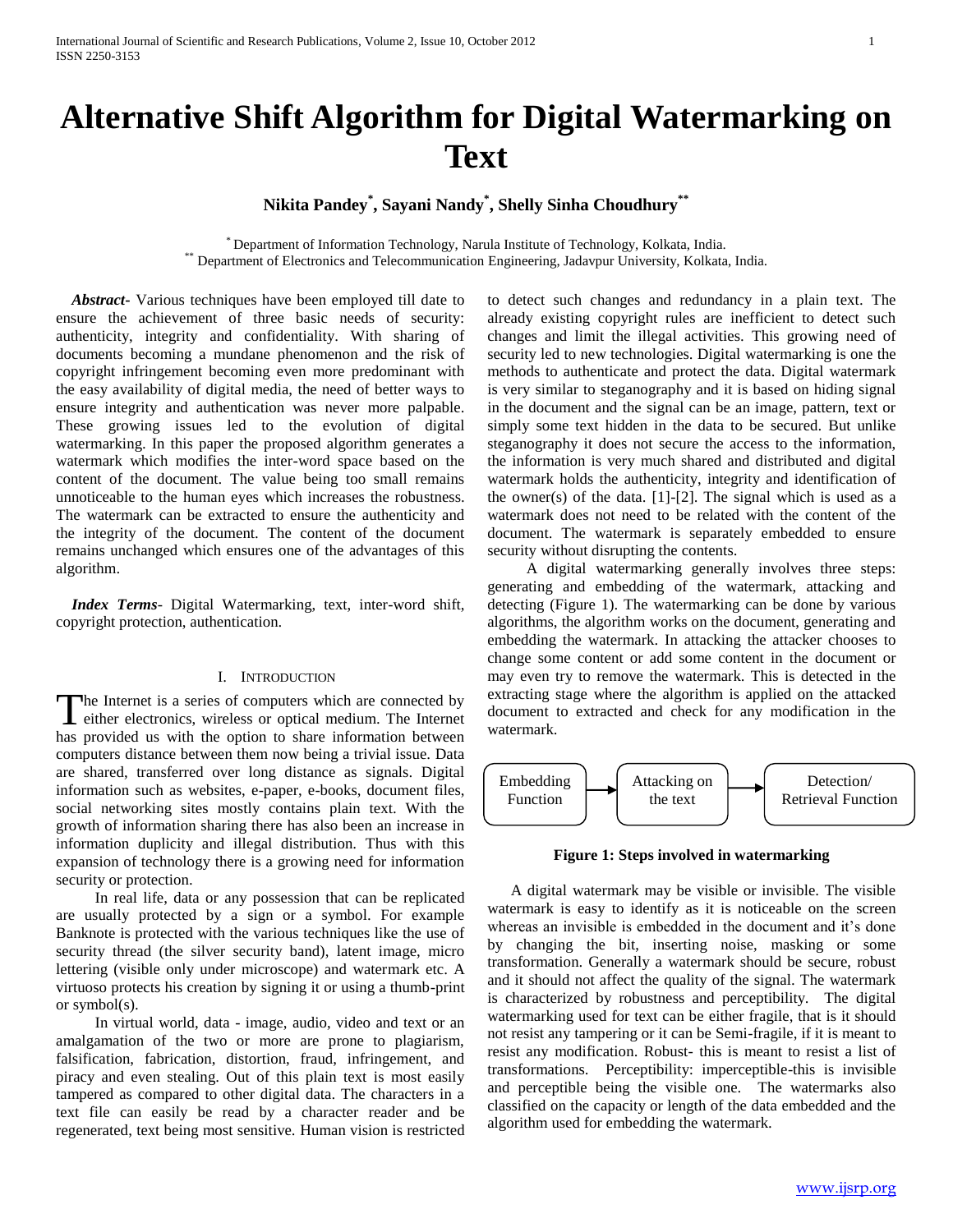The type of watermark used and its use vary in different field. Watermark is not limited to copyright protection but has also found application in ensuring authentication and determining credibility for instance if an image has been compressed watermark is applied to ensure that the content has not been rigged with. Watermark is one essential part of this digital world and every day the use, technique and application is improving.

#### II. DIGITAL WATERMARK: APPLICATION

# 1. Copyright Protection

 Protection of the intellectual property through digital watermark technique is one of the basic motives of watermarking. [3] It is very essential to protect the document and maintain the ownership against illegal use or duplicity. There are cases in which the owner has a license and the product is reproduced and redistributed without the consent of the owner(s) by an authorized person. This is common in video, audio and even in image, text, what we commonly known as piracy. The unauthorized person makes profit by illicit access to the content. In this case digital watermarking comes into play by embedding a mapping relation between the owner and the protected creation. There may also be cases when an end user may claim any protected content as his own. Digital watermark is very effective in these cases as the quality of the duplicate work though lower than the original one, is usually of low or little significance.

## 2. Tamper proofing

 Tamper proofing in its etymology means to hinder, suspend or detect unauthorized access to any protected device or content. In general the most common use is the burglar alarm in which the alarm goes on tampering. In case of digital protection on unauthorized access the watermark must be fragile and should be able to sense any plausible tampering and disable the content i.e. the data and its functionality.

# 3. Multimedia authentication and broadcasting

 With the wide distribution and sharing of multimedia content it very essential to identify the owner and also track its distribution to recognize any illegal use. Every multimedia is embedded with information (owner details, transaction id, serial number etc). This can be perceivable or unperceivable to hums and is used to track the use of the multimedia content and ensure proper broadcasting.

#### 4. Fingerprinting

 Fingerprinting algorithm is used to detect illegal duplication and the source of it. This method can be seen as a high performance hash function. A hash index is created with every distribution, re-distribution based on the content. The original hash value is fetched and compared at each level of distribution to find the source of illegal circulation.

# 5. Application in medical science

 It is very essential to restore the content of a medical image [4] and to detect any tampering. Medical diagnosis of disease, treatment and proper steps are taken on the medical image taken with proper equipments. Several times the medical image may need to transfer between health professionals. When the image is taken it is watermark patient details or the authorization group to protect the privacy and detect the tampering. Any tampering with the image can be revealed by its watermark

# 6. Surveillance camera/ Monitoring system

 Sometimes the video or image in a system is a very essential part of evidence. In any protected zone or place of interest we see surveillance camera or CCTV. The video becomes very essential part of evidence and thus there is a need of protection. Every frame is embedded with a watermark, and in case of evidence it can be found out whether part of the video/image has been changed or not. [5]

# III. PREVIOUS WORKS

 Document involving plain text transferring and sharing over the Internet has become popular and has become essential over the last two decades. Text watermarking is one of the most difficult types of watermarking. There are several algorithms on text digital watermarking and each algorithm is efficient and improved in its own way. The algorithms are based on image, semantic, syntax, structure. Text watermarking incorporating text and image is most common and widely used. The first one to propose such a method using text image was Brassil, et al [6]. Later Maxemchuk, et al [7]-[8] and Low, et al. [9] further analyzed this work and both worked individually on these methods.

 Ding Huang and Hong Yan [10] were the first to propose a work based on inter-word space statistics and without changing the content of the text document. The work is efficient and still used today for references. Their work involved changing the space between the words over a number of lines and forming a pattern in the form of a sine wave. The characteristics of their work included that sine wave varies gradually and such variation cannot be noticed by the human eyes. Sine wave's periodic symmetry makes it easy and reliable for decoding. Young-Won Kim, [11] et al proposed their work based on word classification and inter-word space statistics.

 Works including text-image based to fully protect the document were proposed [12] and where a signature was embedded to ensure the authenticity [13]. Recently a work has been proposed which not only protects the document but ensure the authenticity by encrypting the text which involves cryptography. [14] Algorithms based on secret message being embedded in the text document also have been put forwarded. [15]

 Xingming,et al's works included noun-verb basis for text watermarking [16], which uses nouns and verbs in a sentence parsed with a parser grammar using semantic. There are also work which based on the synonym, the watermark is the certain words which are replaced with their synonyms [17] There are also works based on the occurrence of punctuation marks and double letter words and the frequency of them. Some of them change the content of the text document while others simply work on encrypting. We propose a method that is based on the statistics of the occurrence of words in English text and changing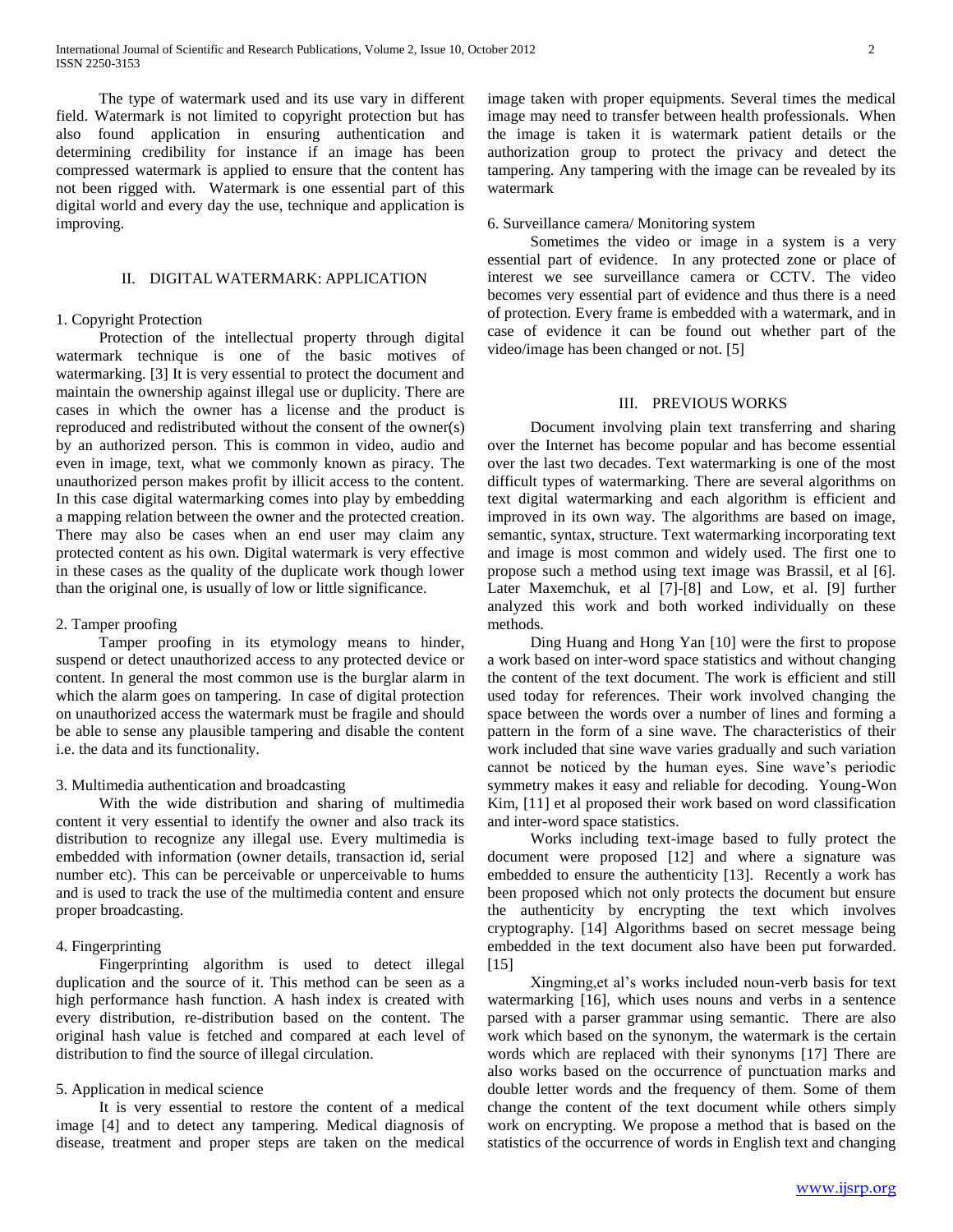the attribute of the adjoining words to certain words. Hence we propose the algorithm which ensures integrity and authenticity.

# IV. PROPOSED WORK

 We propose a fragile digital watermark with a new concept to safeguard the text documents. This algorithm is entirely based on the frequency of occurrence of words in a text document in English. We use the analysis of the Oxford English Corpus which lists the 100 most occurring words used in English language. The list is being given in Table .1 with only the first 20 words and we use the first 10 words skipping the single letter words. The study which listed the words claims that the first 25 words consist of about thirty-three percent of all printed material in English. Our algorithm uses the document content to be protected to generate the watermark.

| Rank           | Word | Rank           | Word | Rank | Word | Rank | Word | Rank | Word |
|----------------|------|----------------|------|------|------|------|------|------|------|
| $\mathbf{1}$   | the  | 5              | and  | 9    | have | 13   | not  | 17   | as   |
| $\overline{2}$ | be   | 6              | a    | 10   | I    | 14   | on   | 18   | you  |
| 3              | to   | $\overline{7}$ | in   | 11   | it   | 15   | with | 19   | do   |
| $\overline{4}$ | of   | 8              | that | 12   | for  | 16   | he   | 20   | at   |

**Table I: Most common words in English by Oxford English Corpus**

 We maintain an array which consists of the 10 words and any one of the words is randomly chosen as the keyword K. Next we find the character M at the center of K. Then we determine a value S using the ASCII value of M. Now the document is searched for words matching the keyword K and a note is taken for the preceding and the following word of K. At each occurrence of K in the text, alternatively either the previous or the following word is shifted from its position by S pixels which have been calculated earlier either by performing a left shift or a right shift. In our experiment this value of S is lesser than 1. The words are shifted at a very small pixel and this is almost unperceivable to human eyes. Now the keyword K is sent along with the document in an encrypted form.

 The keyword is checked against each word the case being ignored. It is assumed that all the words i.e. that the keyword are in lower case for our experiment. It is because then the ASCII value ranges from 97 to 122. We use the central character of the keyword and using our algorithm we find value of sine 10 to sine 35. This value ranges between 0.34 and 0.94 thus varies gradually and bring unpredictability.

Algorithm:

- 1. Write 10 most frequent words in an array A
- 2. Randomly read a keyword K from A
- 3. Determine M as central character of K
- 4. Determine  $S := \sin(ASCII \text{ of } M 87)$
- 5. Declare  $ctr:= 0$
- 6. While 1
- 7. Read each word T
- 8. Read the previous word in P and the next word in N
- 9. Determine if T equals K
- 10. if ctr is even
- 11. Then Right shift N by S pixels
- 12. Else Left shift P by S pixels
- 13. End if;
- 14. ctr:=  $ctr + 1$
- 15. if end of document is reached
- 16. break
- 17. end if
- 18. End while
- 19. Include the keyword with the document
	-

 $T =$  each word of the document

P= previous word corresponding the word matching the keyword K

N=next word corresponding the word matching the keyword K S=pixel to be shifted

ctr= counter to determine whether left shift or right shift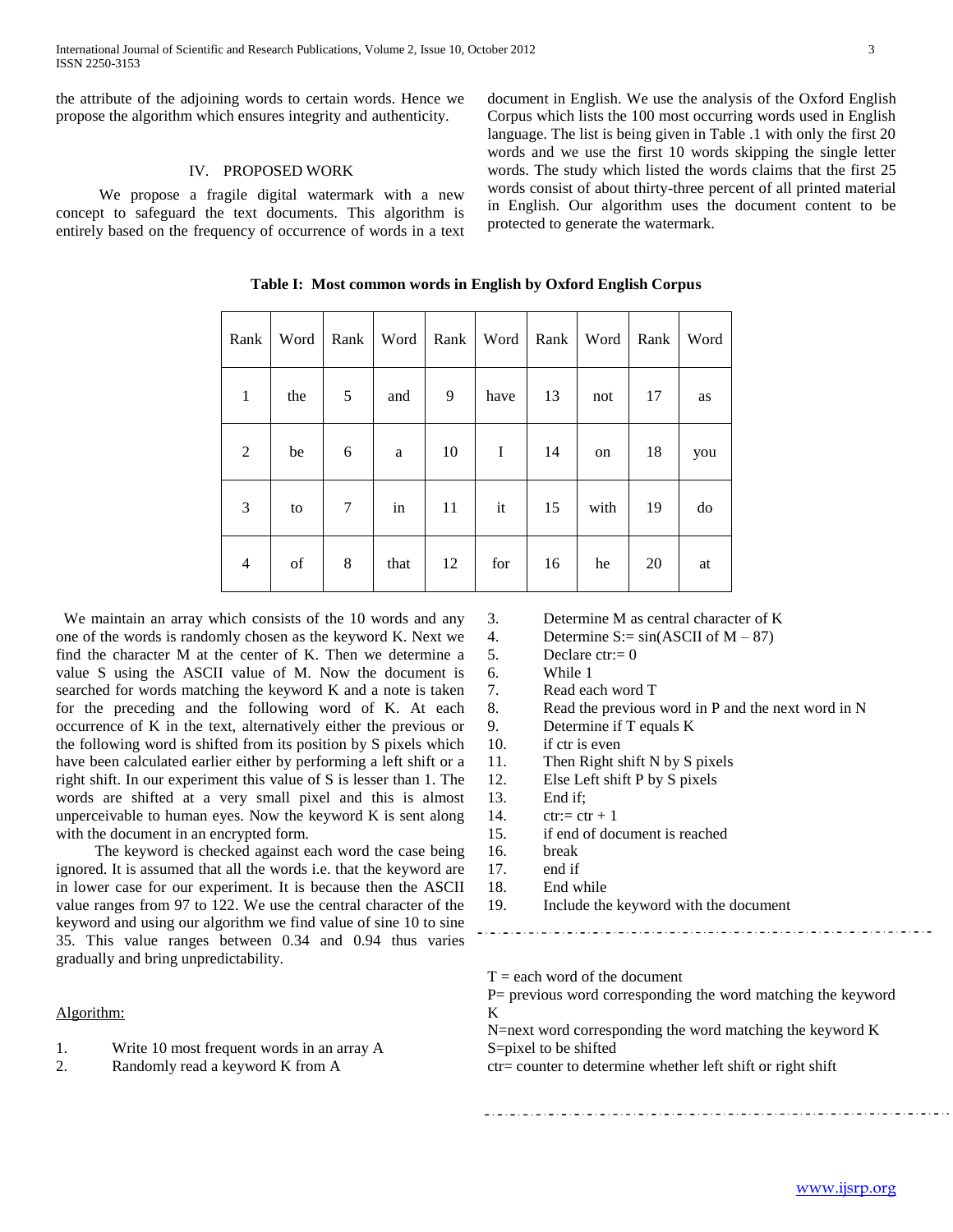

#### **Figure 2: Embedding of digital watermarking**

 The advantage of this algorithm is manifold. Firstly we are operating on the document only once and the keyword is chosen randomly. This randomness of choosing the word increases protection to the document concerned. Thus if anyone has been tracking some documents of this same algorithm concerned it would be very difficult to determine the keyword used for a document concerned. Moreover choosing the alternative word against the keyword i.e. either preceding or following word along with alternative shifts increases imperceptibility and robustness. If anyone tries to duplicate or change any part/whole of the document the authenticity and integrity of the document can be easily determined. As the keyword is sent in an encrypted form, to determine the ownership or integrity the keyword is decrypted correctly and the same algorithm is used and checked against the document concerned. Any mismatch in the space will prove tampering.

#### **An example showing how our algorithm works:**

The random keyword chosen here is: the

A word from the list has been chosen as the keyword over here and this is an example to show how the proposed algorithm works.

#### **Figure 3: The original text**



A word from the list has been chosen as the keyword over here and this is an example to show how the proposed algorithm works.

# **Figure 4: The enlarged image of embedded text**

Arrow shows the original position of the word. 

#### V. CONCLUSION

 This paper provides an overview on the different features of digital watermarking, the various applications and its use in various fields. Text is the most widely used means of communication and we have proposed an algorithm that ensures the integrity of the document. A new technique is put forward which creates a watermark based on the content of the document and embeds it without changing the content of the document. As the keyword used for the algorithm is randomly chosen from a list of words it improves the robustness of this algorithm. Further the alternative shifting adds to the security and imperceptibility without adding any complexity. To authenticate and prove the integrity of the document, the watermark can be easily extracted and verified for tampering.

#### **REFERENCES**

- [1] Smitha Rao M.S , Jyothsna A.N, Pinaka Pani.R, "Digital Watermarking: Applications, Techniques and Attacks", International Journal of Computer Applications , Volume 44 No.7, April 2012
- [2] B Surekha, Dr GN Swamy, Dr K Srinivasa Rao, "A Multiple Watermarking Technique for Images based on Visual Cryptography", International Journal of Computer Applications Volume 1 No. 11,2010.
- [3] Abou Ella HASSANIEN, "A Copyright Protection using Watermarking Algorithm", Informatica, Institute of Mathematics and Informatics, Vilnius, Vol. 17, No. 2, 187–198, 2006
- [4] A.Umaamaheshvari, K.Thanuskodi, "Survey of Watermarking Algorithms for Medical Images", International Journal of Engineering Trends and Technology- Volume 3 Issue 3, 2012
- [5] Dolley Shukla, Manisha Sharma, "Overview of Scene Change Detection Application to Watermarking", International Journal of Computer Applications , Volume 47 No.19, June 2012
- [6] J. T. Brassil, S. Low, N. F. Maxemchuk, and L. O'Gorman, "Electronic Marking and Identification Techniques to Discourage Document Copying", IEEE Journal on Selected Areas in Communications, vol. 13, no. 8, October 1995, pp. 1495-1504.
- [7] N. F. Maxemchuk, "Electronic Document Distribution", AT&T Technical Journal, September 1994, pp. 73-80.
- [8] N. F. Maxemchuk and S. Low, "Marking Text Documents," Proceedings of the IEEE International Conference on Image Processing, Washington, DC, Oct. 26-29, 1997, pg. 13-16.
- [9] S. H. Low, N. F. Maxemchuk, and A. M. Lapone, "Document Identification for Copyright Protection Using Centroid Detection", IEEE Transactions on Communications, Mar. 1998, vol. 46, no.3, pg 372-381.
- [10] D. Huang and H. Yan, "Interword distance changes represented by sine waves for Watermarking text images", IEEE Trans. Circuits and Systems for Video Technology, Vol.11, No.12, pg.1237-1245, Dec 2001.
- [11] Young-Won Kim , Kyung-Ae Moon, and Il-Seok Oh, "A Text Watermarking Algorithm based on Word Classification and Inter-word Space Statistics" , Proceedings of the Seventh International Conference on Document Analysis and Recognition, IEEE, 2003
- [12] Z. Jalil, A. M. Mirza , "Text Watermarking Using Combined Image-plus-Text Watermark" , IEEE, 2010
- [13] Z. Jalil, A. M. Mirza , "An Invisible Text Watermarking Algorithm Using Image Watermark", Innovations in Computing Science and Software Engineering, 2010.
- [14] Jaseena K.U., Anita John, "Text Watermarking using Combined Image and Text for Authentication and Protection", International Journal of Computer Applications ,Volume 20 No.4, April 2011